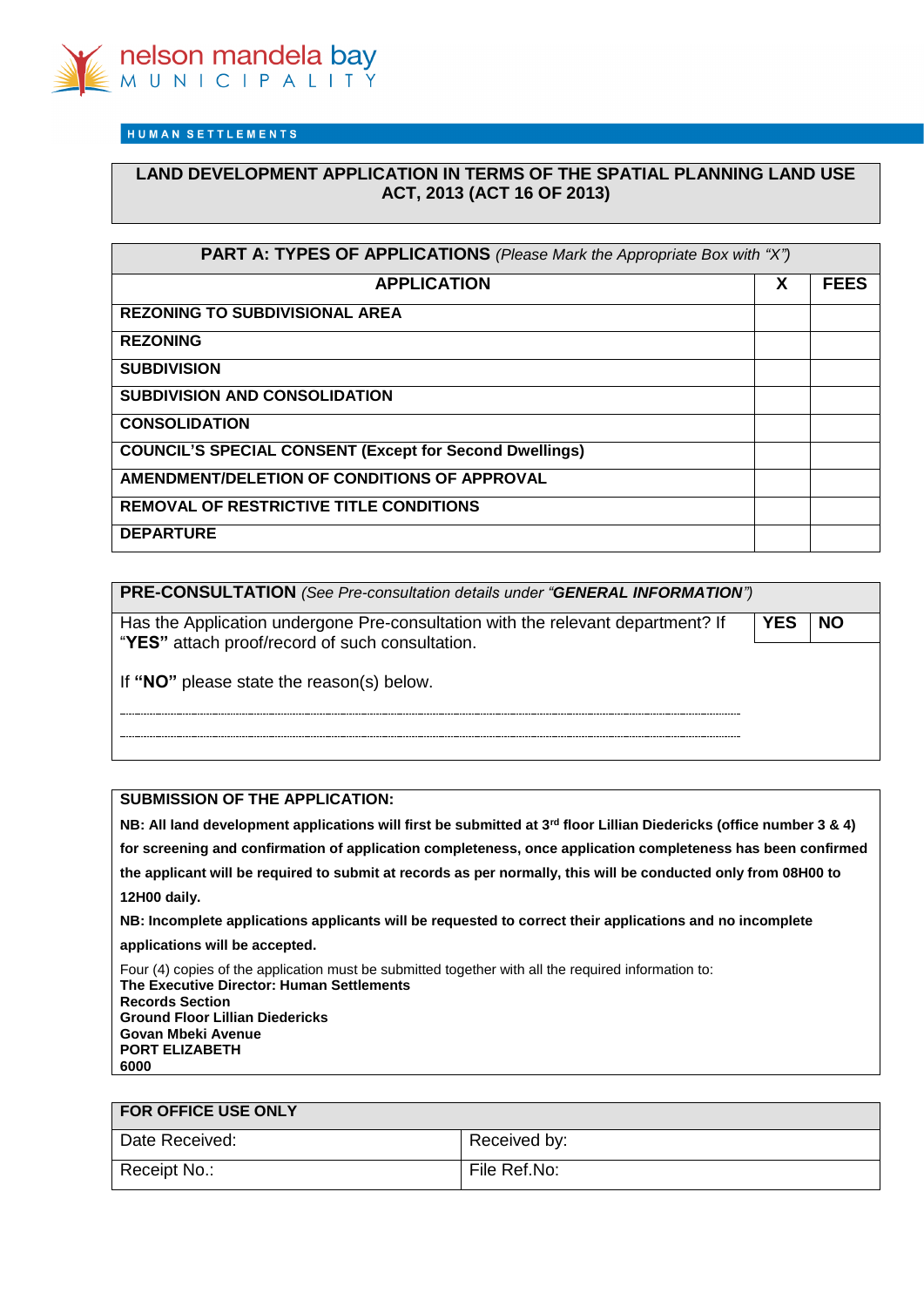| <b>PART B: DETAILS OF APPLICANT</b> |                                                                                                                                                                                                                                                                                                           |            |    |
|-------------------------------------|-----------------------------------------------------------------------------------------------------------------------------------------------------------------------------------------------------------------------------------------------------------------------------------------------------------|------------|----|
|                                     | Is the applicant the only registered owner of the property concerned?                                                                                                                                                                                                                                     | <b>YES</b> | NO |
|                                     |                                                                                                                                                                                                                                                                                                           |            |    |
|                                     | If not, attach Power of Attorney/Company Resolution/ Trust Resolution from the registered owner(s) to<br>the application. This is also applicable if the person who is applying is still in the process of obtaining the land<br>unit and if the land unit is owned by a company or more than one person. |            |    |
| Full Name(s) or                     |                                                                                                                                                                                                                                                                                                           |            |    |
| Company Name:                       |                                                                                                                                                                                                                                                                                                           |            |    |
| <b>Contact Details:</b>             |                                                                                                                                                                                                                                                                                                           |            |    |
| Email Address:                      |                                                                                                                                                                                                                                                                                                           |            |    |
| Postal Address:                     |                                                                                                                                                                                                                                                                                                           |            |    |

| <b>PART C: OWNERSHIP DETAILS</b> |  |
|----------------------------------|--|
| Registered                       |  |
| Owner:                           |  |
| (If not the Applicant)           |  |
| Address:                         |  |
| <b>Phone Details:</b>            |  |
| Email Address:                   |  |

| <b>PART D: PROPERTY DETAILS</b>                                                           |                        |            |     |
|-------------------------------------------------------------------------------------------|------------------------|------------|-----|
| Erf / Farm No:                                                                            | <b>Allotment Area:</b> |            |     |
| Current Zoning:                                                                           | Size:                  |            |     |
| <b>Property Location:</b>                                                                 |                        |            |     |
| (Physical Address)                                                                        |                        |            |     |
| <b>Title Deed Number:</b>                                                                 |                        |            |     |
| Are there any restrictive conditions i.e. Title Deed Conditions etc?                      |                        | YES        | NO. |
| If "YES", give details:                                                                   |                        |            |     |
|                                                                                           |                        |            |     |
|                                                                                           |                        |            |     |
| Is the property bonded?                                                                   |                        | YES        | NO  |
| (if "YES" Bond Holder's Consent must be attached)                                         |                        |            |     |
| Does the property fall under any NMBMM Spatial Policy Plan e.g. Local Spatial             |                        | <b>YES</b> | NO. |
| Development Framework (LSDF), Precinct Plan etc?                                          |                        |            |     |
| Specify if the proposal is in line with policy plan or not and, or reasons for deviation. |                        |            |     |
|                                                                                           |                        |            |     |
|                                                                                           |                        |            |     |
|                                                                                           |                        |            |     |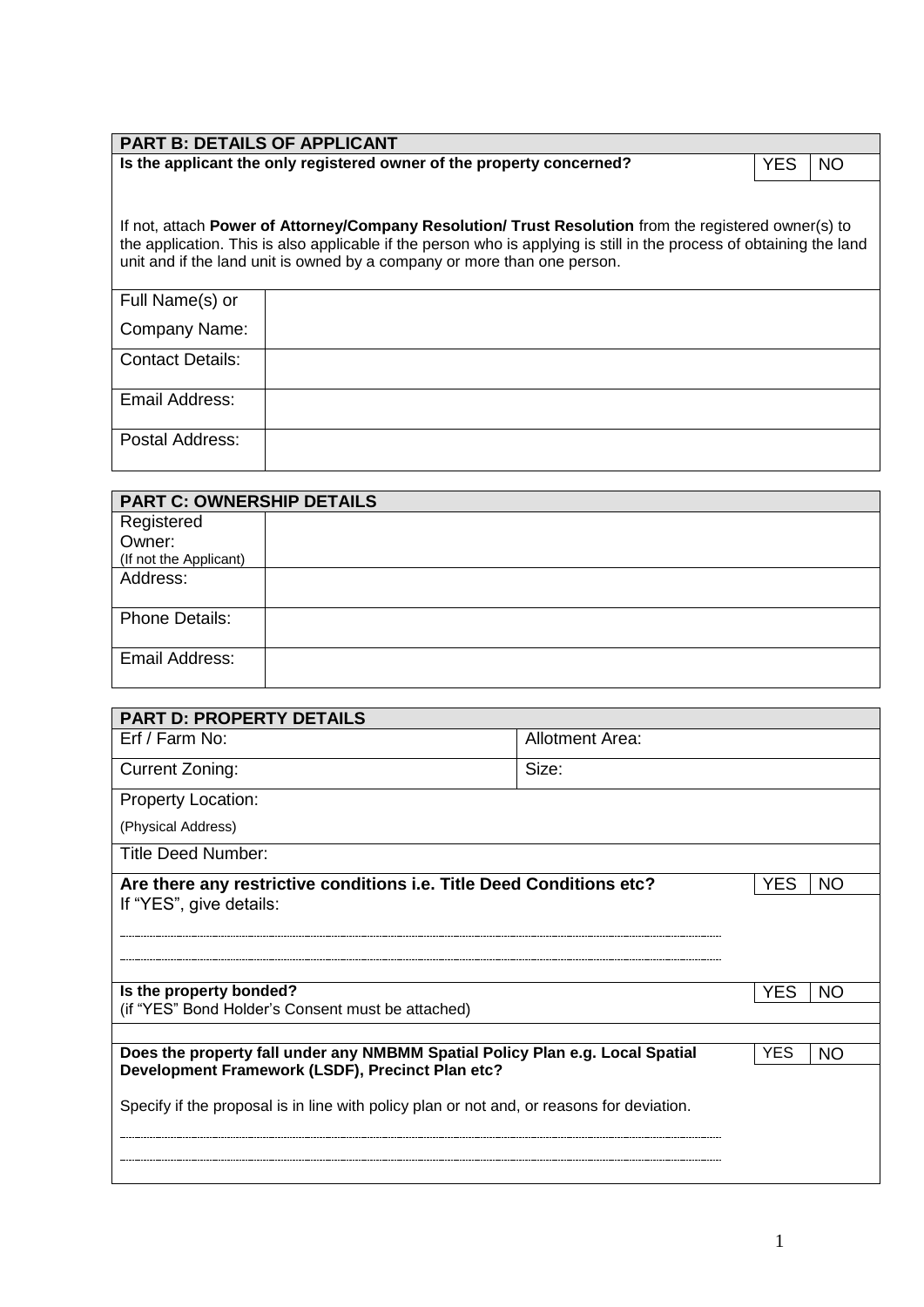| Is the present Zoning(s) of the property being utilised?                                            | <b>YES</b> | <b>NO</b> |
|-----------------------------------------------------------------------------------------------------|------------|-----------|
| How is the land currently being utilised?                                                           |            |           |
|                                                                                                     |            |           |
|                                                                                                     |            |           |
|                                                                                                     |            |           |
| Which uses and/or buildings are adjoining the property and what is the condition of such buildings? |            |           |
|                                                                                                     |            |           |
|                                                                                                     |            |           |
|                                                                                                     |            |           |
| Are there any conservation - worthy buildings/grave/rock engravings/archaeological                  | <b>YES</b> | <b>NO</b> |
| findings on the property (including those that have not been declared National                      |            |           |
| <b>Monuments)?</b>                                                                                  |            |           |
|                                                                                                     |            |           |
| If so, furnish details:                                                                             |            |           |
|                                                                                                     |            |           |
|                                                                                                     |            |           |
|                                                                                                     |            |           |
| Is there any structure(s) or building(s) on the property older than 60 years?                       | <b>YES</b> | <b>NO</b> |
|                                                                                                     |            |           |
| If "YES", furnish details thereof and indicate their position on a site plan and also indicate if   |            |           |
| it is to be altered, destroyed, excavated or removed from its original position.                    |            |           |
|                                                                                                     |            |           |
|                                                                                                     |            |           |
|                                                                                                     |            |           |
| Are there any Physical Restrictions (such as steep slopes, unstable soil formations,                | <b>YES</b> | <b>NO</b> |
| swamps, etc.), which could affect the proposed development?                                         |            |           |
|                                                                                                     |            |           |
| If so, furnish details and state how the problem can be solved:                                     |            |           |
|                                                                                                     |            |           |
|                                                                                                     |            |           |
|                                                                                                     |            |           |
| Is the subject property situated within 1000m from the high-water mark of the sea or                | <b>YES</b> | <b>NO</b> |
| tidal river?                                                                                        |            |           |
|                                                                                                     |            |           |
| If so, furnish details:                                                                             |            |           |
|                                                                                                     |            |           |
|                                                                                                     |            |           |
|                                                                                                     |            |           |
| Is any portion of the land unit situated in a flood-plain of a river under the 1 in 50              | <b>YES</b> | NO.       |
| and, or 1 in 100 year flood-line or subject to any floods?                                          |            |           |
|                                                                                                     |            |           |
| If "YES", furnish details:                                                                          |            |           |
|                                                                                                     |            |           |
|                                                                                                     |            |           |
|                                                                                                     |            |           |
| Is the subdivision of Agricultural Land Act, 1970 (Act 70 of 1970), applicable to the               | <b>YES</b> | <b>NO</b> |
| application?                                                                                        |            |           |
|                                                                                                     |            |           |
| If "YES" furnish details and, or attach any necessary approvals obtained in terms of that<br>Act.   |            |           |
|                                                                                                     |            |           |
|                                                                                                     |            |           |
|                                                                                                     |            |           |
|                                                                                                     |            |           |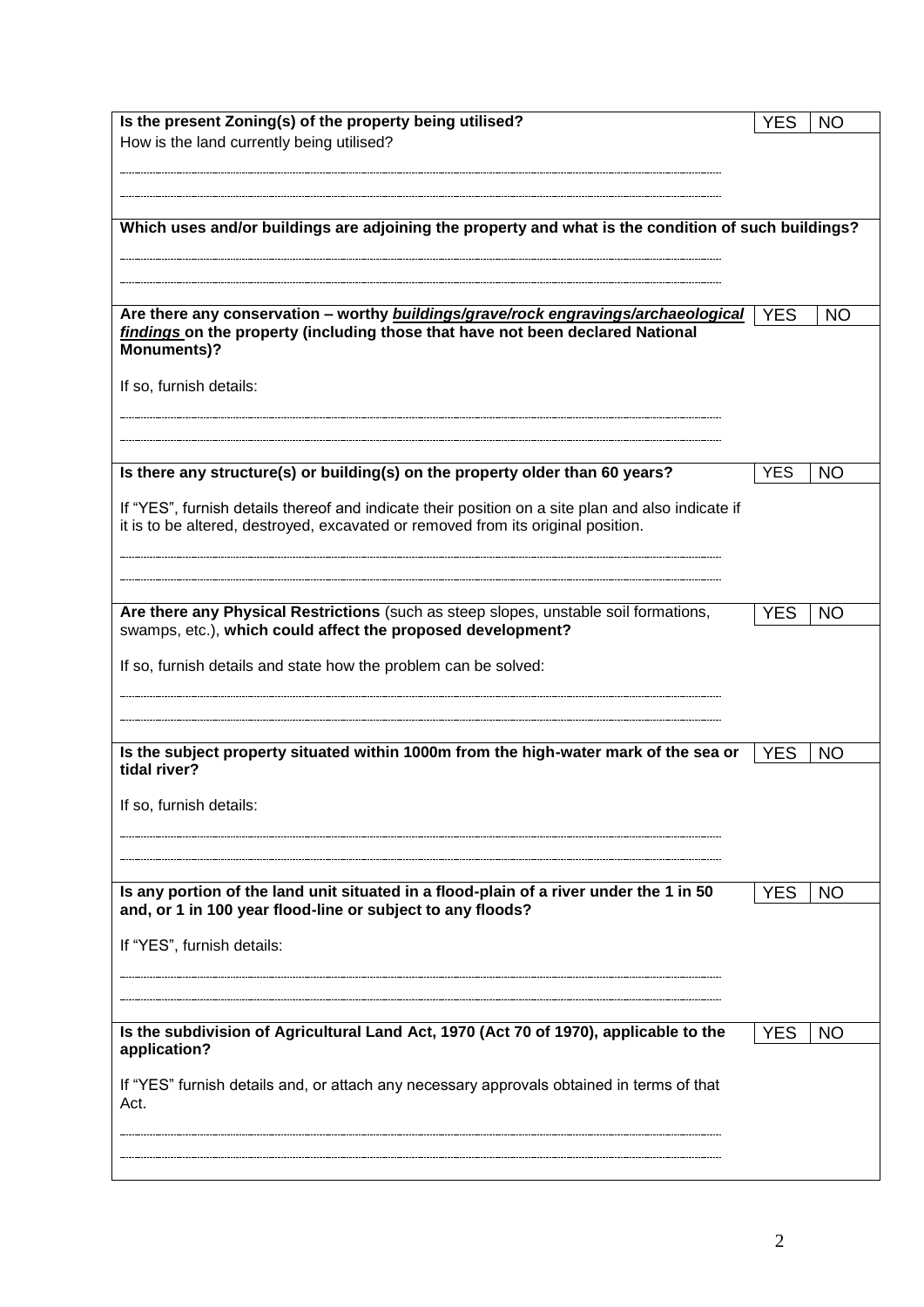| Does the proposed development invoke any provisions of the National<br>Environmental Management Act, 1998 (Act 107 of 1998)? |            | <b>NO</b> |
|------------------------------------------------------------------------------------------------------------------------------|------------|-----------|
|                                                                                                                              |            |           |
| If "YES" furnish details and, or attach any necessary approvals obtained in terms of that<br>Act.                            |            |           |
|                                                                                                                              |            |           |
| Is the Land unit situated within the boundaries of a Nature/Conservation Area?                                               | <b>YES</b> | NO        |
| If so, furnish details:                                                                                                      |            |           |
| Does the land unit abut on the area of jurisdiction of another local authority or does                                       | <b>YES</b> | NO        |
| any other local authority have an interest in this application?                                                              |            |           |
| If so, state the name of the local authority and its interest in the application:                                            |            |           |
|                                                                                                                              |            |           |
| Does the property abut on any National, Trunk, Main or Divisional Road or such                                               | <b>YES</b> | <b>NO</b> |
| proposed road?                                                                                                               |            |           |
| Does the Land abut on, or is it affected by a railway line, station or an airport                                            | <b>YES</b> | <b>NO</b> |
| If so, furnish details:                                                                                                      |            |           |
|                                                                                                                              |            |           |

# **PART E: APPLICATION DETAILS**

| Brief description of the proposed development: A detailed motivation <b>MUST</b> be attached, as set out in the |  |
|-----------------------------------------------------------------------------------------------------------------|--|
| motivation guideline under "GENERAL INFORMATION".                                                               |  |

| Does the proposal involve the entire land unit?                                                                                                     | YES        | NO  |
|-----------------------------------------------------------------------------------------------------------------------------------------------------|------------|-----|
| If not, indicate the size of that portion of the land unit which is not involved and what it is<br>being used for?                                  |            |     |
| Are there any developments (buildings, etc.) on the land unit?<br>If "YES", what is the nature and condition of these improvements?                 | YES        | NΩ  |
| Will the proposed application give rise to more families or persons residing on the<br>land unit than is presumably the case; if so, how many more? | <b>YES</b> | NO. |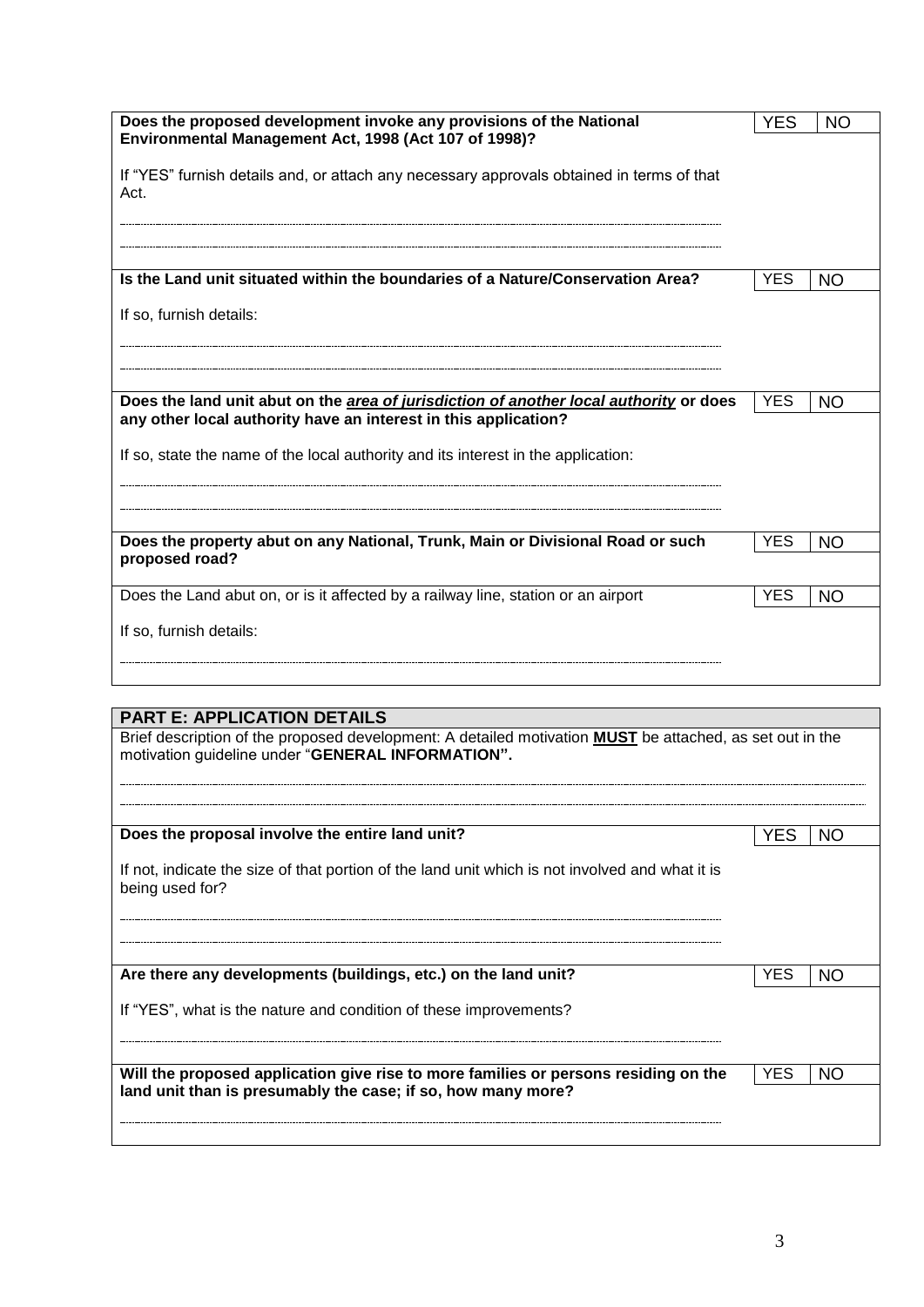# **PART F: INFORMATION AND ATTACHMENTS INCLUDED**

*NB: ALL APPLICATION ATTACHMENTS SHOULD BE IN THIS CHRONOLOGICAL ORDER (Attachments are determined by the Application Type as indicated in the Checklist)*

| <b>ANNEXURE A - Detailed Motivation Report</b>                                                                                                     | <b>YES</b> | <b>NO</b> |  |
|----------------------------------------------------------------------------------------------------------------------------------------------------|------------|-----------|--|
| <b>ANNEXURE B - Locality Map</b>                                                                                                                   | <b>YES</b> | <b>NO</b> |  |
| <b>ANNEXURE C - Zoning Map</b>                                                                                                                     | <b>YES</b> | <b>NO</b> |  |
| <b>ANNEXURE D</b> - Power of Attorney (If applicant is not the registered owner)                                                                   | <b>YES</b> | <b>NO</b> |  |
| <b>ANNEXURE E - Bondholders Consent</b>                                                                                                            | <b>YES</b> | <b>NO</b> |  |
| <b>ANNEXURE F - Company/Trust Resolution</b>                                                                                                       | <b>YES</b> | <b>NO</b> |  |
| <b>ANNEXURE G - Title Deed</b>                                                                                                                     | <b>YES</b> | <b>NO</b> |  |
| <b>ANNEXURE H</b> - Proof of payment of application fee                                                                                            | <b>YES</b> | <b>NO</b> |  |
| <b>ANNEXURE I - SG Diagram</b>                                                                                                                     | <b>YES</b> | <b>NO</b> |  |
| <b>ANNEXURE J - Site Development Plan</b>                                                                                                          | <b>YES</b> | <b>NO</b> |  |
| <b>ANNEXURE K - Traffic Impact Assessment (TIA)</b>                                                                                                | <b>YES</b> | <b>NO</b> |  |
| <b>ANNEXURE L - Record of Decision (RoD)</b>                                                                                                       | <b>YES</b> | <b>NO</b> |  |
| <b>ANNEXURE M - Proposed Subdivision / Consolidation Plan</b>                                                                                      | <b>YES</b> | <b>NO</b> |  |
| <b>ANNEXURE N - Administration/Application Fees</b>                                                                                                | <b>YES</b> | <b>NO</b> |  |
| <b>ANNEXURE O - Layout Plan and/ or Site Plan</b>                                                                                                  | <b>YES</b> | <b>NO</b> |  |
| <b>ANNEXURE P - Other (Specify)</b>                                                                                                                | <b>YES</b> | <b>NO</b> |  |
| IF ANY OF THE DOCUMENTS REQUIRED TO BE SUBMITTED IS NOT ATTACHED, THE APPLICATION<br>WILL NOT BE PROCESSED. GIVE REASONS WHERE THE ANSWER IS "NO". |            |           |  |
| PART G: DECLARATION BY THE APPLICANT                                                                                                               |            |           |  |

I hereby declare that the information submitted is correct.

Signature: \_\_\_\_\_\_\_\_\_\_\_\_\_\_\_\_\_\_\_\_\_\_\_\_\_\_\_\_\_Date:\_\_\_\_\_\_\_\_\_\_\_\_\_\_\_\_\_\_\_\_\_\_\_\_\_\_\_\_\_\_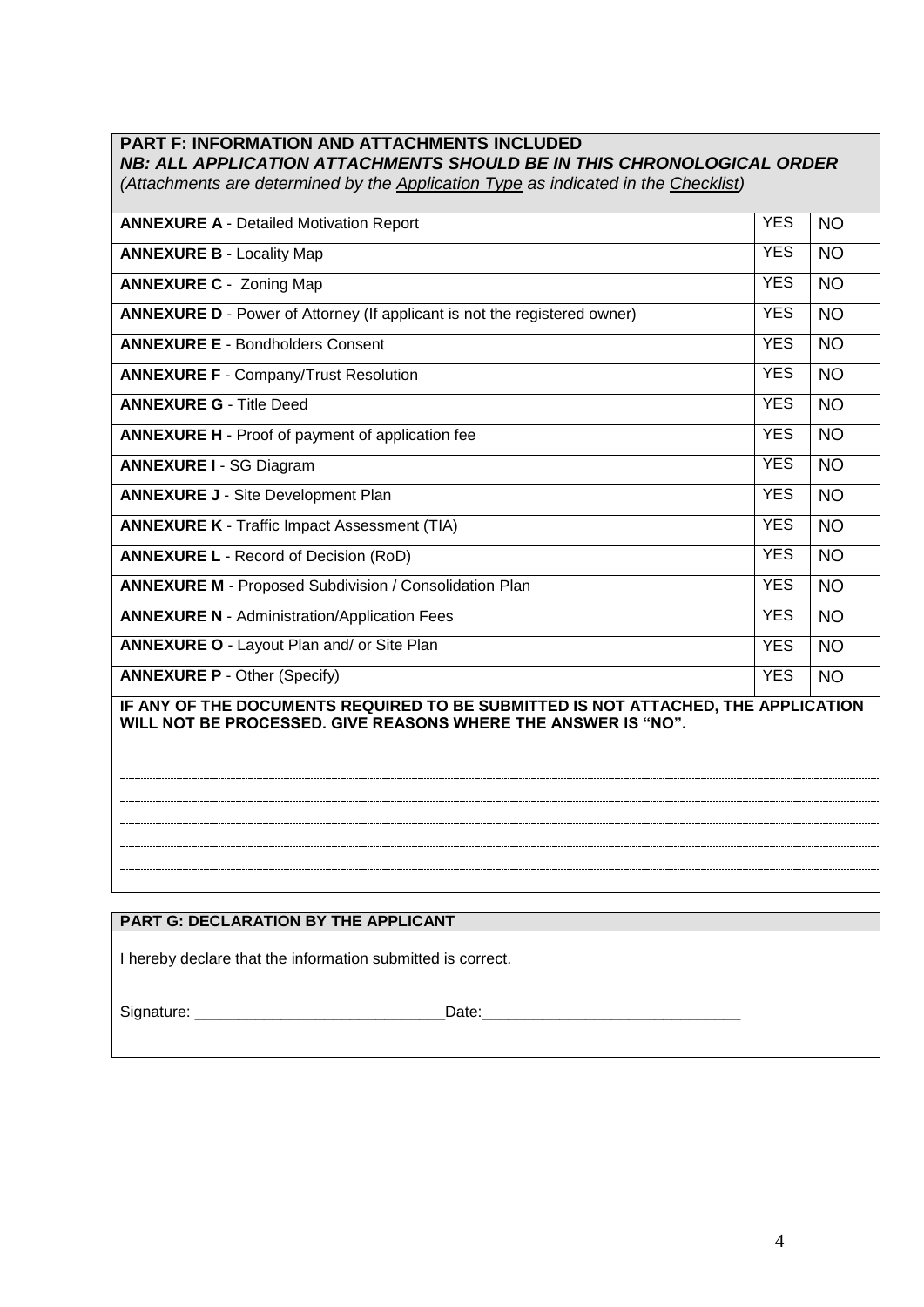#### **GENERAL INFORMATION**

- **1. All applications MUST go through pre-consultation at the Land Use Management Division, 3rd Floor, Lillian Diedericks Building, Govan Mbeki, Port Elizabeth. Pre-consultation may be done through emails on the following address: [lpmadmin@mandelametro.gov.za](mailto:lpmadmin@mandelametro.gov.za)**
- **2. Unless the applicant requests otherwise, all correspondence regarding this application shall be in the language in which the Application Form has been designed.**
- **3. An application will be deemed complete once all documents needed have been attached and the application accepted by the Municipality. However, should there be additional documentation deemed necessary during the application process, the applicant/owner may be requested to respond within the timeframes given by the Municipality.**
- **4. If at anytime during the Administration Phase the applicant fails to act or provide the necessary information within the time frames required by the Municipality, the application will be deemed to be refused by the Municipal Planning Tribunal or Authorised Official.**
- **5. If an application requires approval in terms of various types of legislation and, two or more of the application have to be advertised, the applicant must inform the Director: Administration accordingly so that all applications may be advertised and submitted for approval simultaneously.**
- **6. Applicants must note that until such time that an approval has been granted in writing, any correspondence or discussions pertaining to the application must not be regarded as an indication that it will in fact be approved/refused. Such discussions do not bind the Municipality in any way.**
- **7. The Municipal Planning Tribunal (MPT) or Authorised Official reserves the right to have an approval declared null and void if it was based on incorrect information supplied by the applicant. Applicants must therefore ensure that all information about restricting factors that could influence the application is provided.**
- **8. Motivation Report MUST address the following but not limited to:**
	- a. Development Principles and Norms & Standards as contemplated in Chapter 2 of SPLUMA;
	- b. consistency with the Spatial Development Framework Plan(s);
	- c. the public interest and the rights of all those affected;
	- d. constitutional transformation imperatives and the related duties of the state;
	- e. the facts and circumstances relevant to the application;
	- f. the respective rights and obligations of all affected;
	- g. the state and impact of engineering services, social infrastructure and open space requirements;
	- h. environmental impact (where applicable);
	- i. if the proposal is in accordance with the existing planning and the surrounding land uses of the area;
	- i. the influence of the proposal on the surrounding area:
	- k. the impact of the proposal in terms of heritage conservation;
	- l. the influence of the proposal on the traffic and/or parking of the area;
	- m. the influence of the proposal on surrounding facilities such as schools, open spaces and other community facilities if the application leads to an increase in the residents of the area;
	- n. the influence of the proposal on the existing character of the area and the rights of residents with regards to privacy, view, etc and
	- **o.** the provision of services.